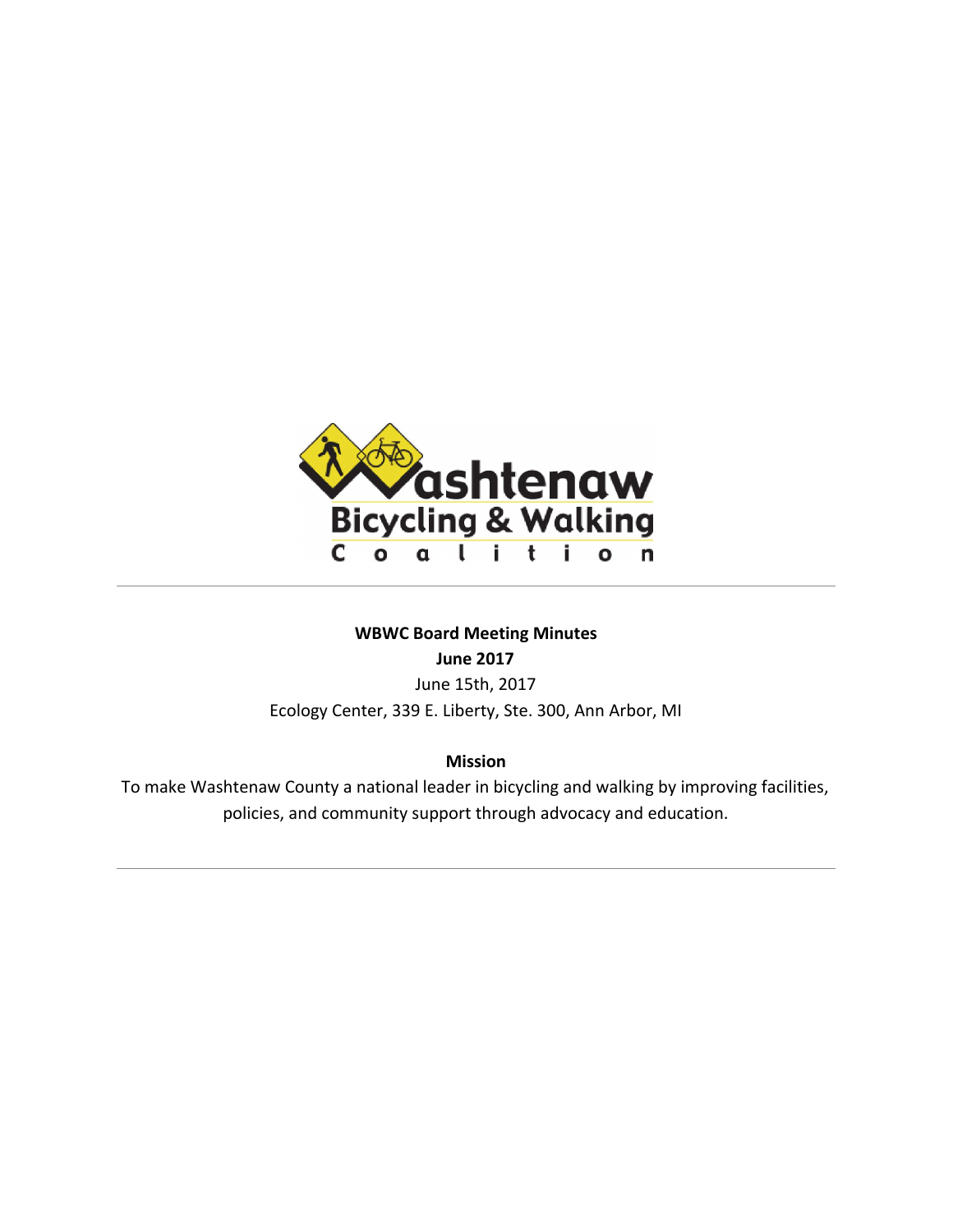## **Board Members Present**

Markus Nee Bradley Parsons David Shinabarger Peter Houk Erica Briggs Bob Krzewinski Larry Deck

## **Guests Present**

Kathy Griswold Carole Hann -- active role (president) Ann Arbor Bicycle Touring Society (AABTS)

## **Adoption of the Agenda**

Erica moved to adopt the Agenda. No present board members opposed.

Agenda can be viewed here:

[https://docs.google.com/document/d/1bC79ZeOMx8y0FVEAoHRFj3kVxLo\\_5TQixTyPfV3NKjk/e](https://docs.google.com/document/d/1bC79ZeOMx8y0FVEAoHRFj3kVxLo_5TQixTyPfV3NKjk/edit?ts=593f3a34) [dit?ts=593f3a34](https://docs.google.com/document/d/1bC79ZeOMx8y0FVEAoHRFj3kVxLo_5TQixTyPfV3NKjk/edit?ts=593f3a34)

#### **Chair**

Review Mission Statement

Short summary of Sierra Club event that several members were present at.

#### **Secretary**

Previous Meeting Notes: [https://docs.google.com/document/d/1wBFvFB9VBSyBpAje78OZENqbabXDcrhsX\\_qAJNQW3po](https://docs.google.com/document/d/1wBFvFB9VBSyBpAje78OZENqbabXDcrhsX_qAJNQW3po/edit?usp=sharing) [/edit?usp=sharing](https://docs.google.com/document/d/1wBFvFB9VBSyBpAje78OZENqbabXDcrhsX_qAJNQW3po/edit?usp=sharing)

Adoption: Larry motions to adopt the minutes. All present members vote to adopt the minutes of the previous meeting, with the exception of Markus Nee, who was not present for the previous meeting.

#### **Treasurer**

Adoption: Larry motions to adopt the treasurer's report. Erica seconded, all present members voted to adopt the treasurer's report.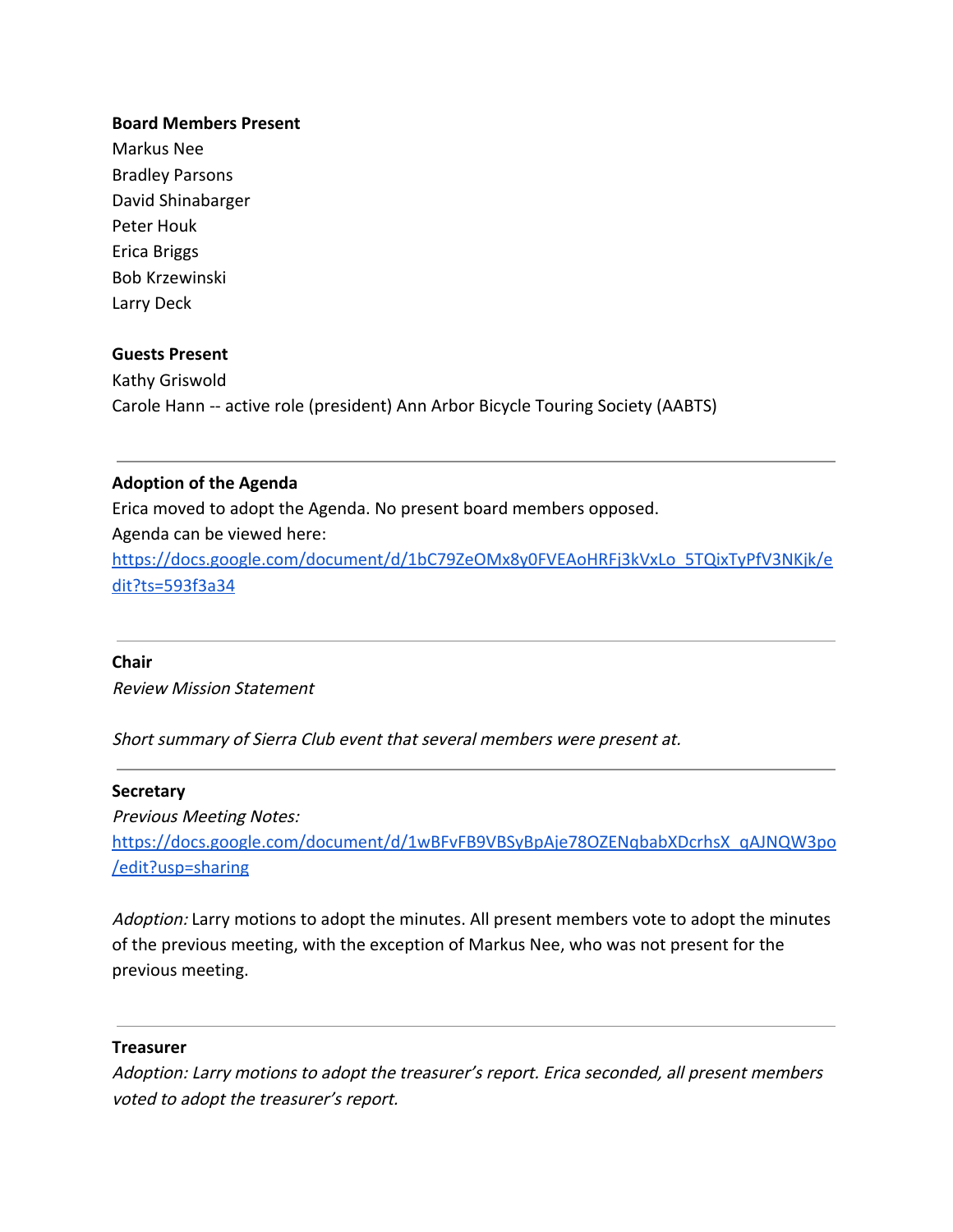Notes:

[https://drive.google.com/file/d/0B62IV3tiTEfPVzlBanNSc2RwOGJaNU1PeGZ4RkhJWjBiVlow/vie](https://drive.google.com/file/d/0B62IV3tiTEfPVzlBanNSc2RwOGJaNU1PeGZ4RkhJWjBiVlow/view?ts=59430eb6) [w?ts=59430eb6](https://drive.google.com/file/d/0B62IV3tiTEfPVzlBanNSc2RwOGJaNU1PeGZ4RkhJWjBiVlow/view?ts=59430eb6)

# **Communications**

Meeting Form: Form was created for tracking meetings within the community. You can view the form here:

[https://docs.google.com/forms/d/e/1FAIpQLSfzXuQ4okIVT3Gq3VNKJbsykEqoEA31iAI7rtWksqla](https://docs.google.com/forms/d/e/1FAIpQLSfzXuQ4okIVT3Gq3VNKJbsykEqoEA31iAI7rtWksqlamryUuw/viewform?c=0&w=1) [mryUuw/viewform?c=0&w=1](https://docs.google.com/forms/d/e/1FAIpQLSfzXuQ4okIVT3Gq3VNKJbsykEqoEA31iAI7rtWksqlamryUuw/viewform?c=0&w=1)

Newsletter: Due July 1st.

# **Education / Outreach**

Earthfest -- September 2017

Karen's Trail Event - July 14th Oberun

Grant for Bike Repair Station on B2B Trail - Total cost is around \$1500 -- B2B Trail is looking for a 50/50 sponsorship for a repair station. Peter asked for board members to take a vote. All present board members voted to donate \$743 to the repair stand. Total proposal can be viewed: [https://drive.google.com/file/d/0B0js\\_ZrKJrABQV9abXRjbFp3YXc/view?usp=sharing](https://drive.google.com/file/d/0B0js_ZrKJrABQV9abXRjbFp3YXc/view?usp=sharing)

Rebranding

Huron River Day

# **Gov. Relations Committee**

Education Campaigns: City is taking steps in the right direction and will be seeking public feedback for future publications.

Bandemer Project - Meeting with Adam Zemke & Rep. Rabhi:

Meeting with Howard Lazarus: